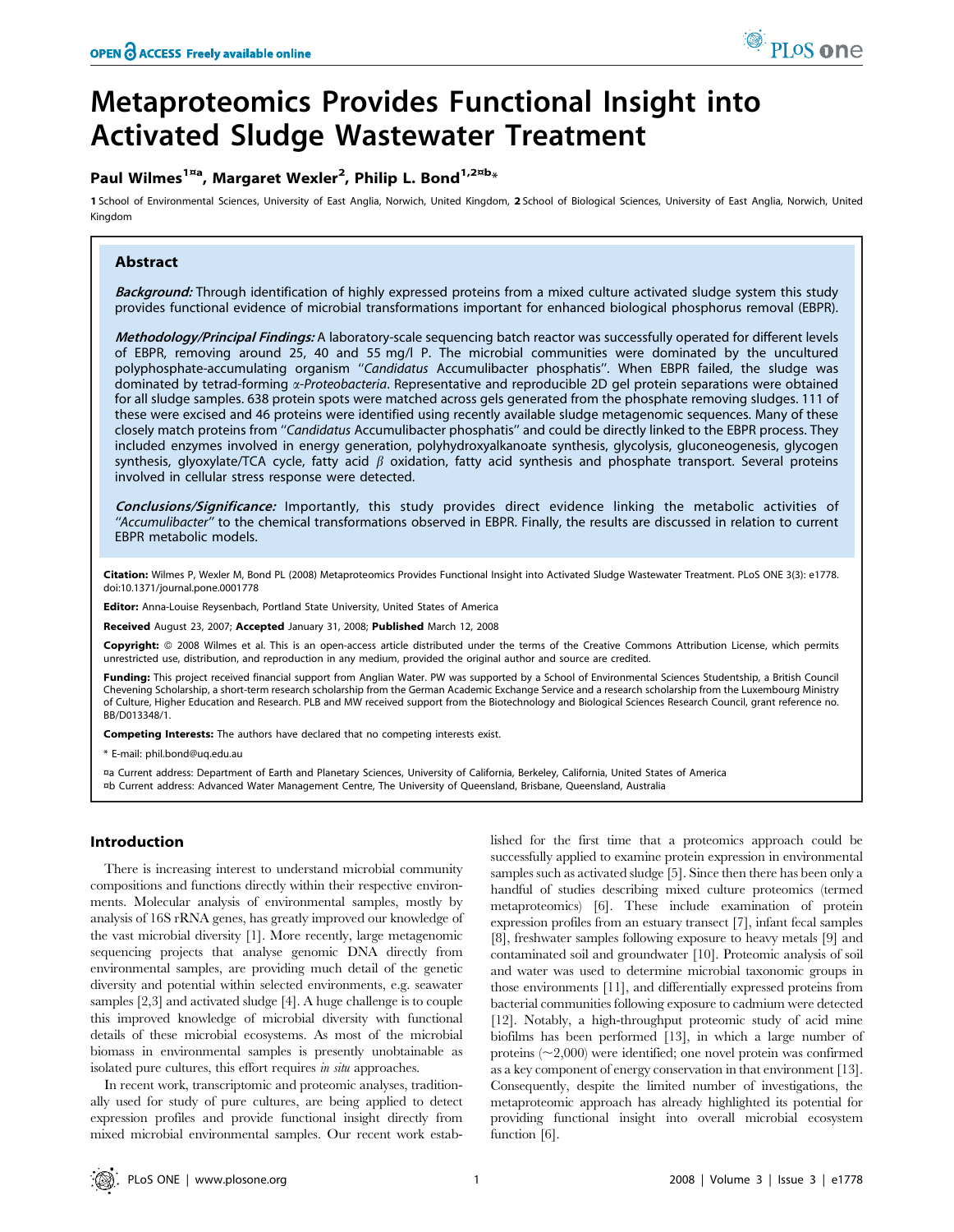Biological wastewater treatment plants (WWTPs) employing activated sludge represent the most widely used biotechnological process on Earth. The removal of organic carbon and other nutrients, mainly nitrogen and phosphorus (P), is essential to avoid the deterioration of receiving surface waters [14]. WWTPs can be engineered to enable enhanced biological phosphorus removal (EBPR). These WWTPs are characterised by an anaerobic treatment phase that precedes an aerobic phase. These systems select for particular bacteria, which accumulate large amounts of intracellular polyphosphate (polyP), causing the desired P removal during wastewater treatment. While EBPR is used globally with success, the systems do suffer intermittent periods of poor performance, and improvements of operation and performance are pressing in view of future constraints on the water cycle enhanced by global climate change.

There is great interest to understand the biochemistry of EBPR. However, most details of the process remain elusive, and this is partly because, in spite of many attempts, the polyphosphate accumulating organisms (PAOs) responsible for EBPR have not yet been isolated [15]. Nevertheless, based on the EBPR transformations and general bacterial metabolism, metabolic models have been derived to describe the energetic and substrate requirements. During the initial anaerobic phase, PAOs degrade stored polyP and glycogen, and synthesise polyhydroxyalkanoates (PHAs) from short chain volatile fatty acids (VFAs). In the subsequent aerobic stage, they store polyP and glycogen, and degrade PHAs. With the advent of molecular techniques, dominant PAOs in laboratory-scale EBPR systems are found to be members of the  $\beta$ -Proteobacteria and close relatives of Rhodocyclus spp. [16–19]. This group of PAOs are tentatively named ''Candidatus Accumulibacter phosphatis'' (herein described as ''A. phosphatis"; [19]).

Although "A. phosphatis" remains uncultured, the phylogenetic identity of these dominant PAOs has recently provided opportunity for in situ investigations of microbial function. These studies have been many, and include use of MAR-FISH [20], and estimations of EBPR stoichiometry and kinetics [21,22]. A recent major achievement has been the acquisition of EBPR metagenomic sequences [4]. These were obtained from two EBPR laboratory-scale reactors operated in Australia and the United States, henceforth referred to as the OZ and US sludge, respectively. Both reactors were enriched for "A. phosphatis" allowing García-Martín et al.  $[4]$  to subsequently assemble a composite "A. phosphatis" genome from the US metagenomic sequences and infer the metabolic pathways employed by ''A. phosphatis'' during EBPR. This provides much information on the genetic blueprint for EBPR, however, it does not provide direct functional information, speculated metabolisms still require verification, and system dynamics remain elusive.

Metaproteomics can be used to study protein expression from a complex system and provide direct evidence of metabolic and physiological activities. Recently, we used a proteomic approach through a combination of two-dimensional polyacrylamide gel electrophoresis (2D-PAGE) for quantitative protein detection and mass spectrometry-based protein identification [5]. The proteomic approach is now more feasible as the metagenomic sequences provide increased opportunity to identify proteins. In the present study, we compared protein expression in sludge with differing EBPR performance. We focused on identification of highly expressed proteins that would be central to the EBPR metabolism. Numerous proteins were detected that could be directly linked to EBPR metabolism and to the dominant PAO, "A. phosphatis". Furthermore, we demonstrate the presence of highly expressed proteins whose activities have not been previously linked to EBPR

and which, consequently, may need to be included in future metabolic models.

# Results and Discussion

#### Generation of sludge with differing EBPR performance

A sequencing batch reactor (SBR) was operated for four different levels of EBPR over a period of more that 100 days, by alteration of the phosphorus levels (as phosphate) in the reactor feed. Three sludges with good EBPR performance were obtained. For these sludges, removal of phosphate-P from the influent was complete at 28.5, 42.4, and 55.2 mg/l, and this was stable for at least three sludge ages in each case. These sludges were termed  $EBPR_{28}$ ,  $EBPR_{42}$  and  $EBPR_{55}$ , respectively (Table 1). Reactor cycle studies demonstrate that the three sludges carried out metabolic transformations typical of EBPR (Table 1, Fig. S1). This included the release of orthophosphate into the medium during the anaerobic phase followed by the concomitant uptake of the excreted orthophosphate during the aerobic phase. In contrast to the sludges above, a fourth sludge did not perform EBPR. When the SBR phosphate-P feed was increased to 70.7 mg/l the EBPR performance failed, and an average of 66.7 mg/l phosphate-P remained in the reactor effluent. This sludge was termed  $nEBPR_{70}$ . Low levels of P transformations detected in the  $nEBPR_{70}$  sludge's cycle study were consistent with the absence of EBPR (Table 1 and Fig. S1D). The carbon transformations of the nEBPR $_{70}$  were similar to those observed in EBPR sludges, with anaerobic PHA accumulation (Table 1), although anaerobic acetate uptake was not complete (Fig. S1D). This performance is characteristic of glycogen accumulating organisms (GAOs) that are implicated in EBPR failure in anaerobic/aerobic activated sludge systems [23].

# Microbial community analyses of the EBPR and nEBPR sludge

The sludge microbial communities were analysed by fluorescent in situ hybridisation (FISH). Most of the cells that stained positively with DAPI were identified as bacteria with the EUBMIX probes (98 %). The EBPR sludges, at each P increase level, were all dominated by organisms forming distinct coccoid clusters of cells (Fig. 1A,B&C). The  $EBPR_{28}$ ,  $EBPR_{42}$  and  $EBPR_{55}$  sludges gave positive signals for the  $\beta$ -Proteobacteria specific probe (63, 68 and 72) % of EUBMIX binding cells, respectively; Table S1) and the ''A. phosphatis'' specific probe PAO651 (61, 67 and 69 % of EUBMIX binding cells, respectively; Table S1). These results were similar to

| Table 1. Summary of the EBPR transformations detected at |  |
|----------------------------------------------------------|--|
| various stages of the sequence batch reactor (SBR)       |  |
| performance.                                             |  |

|                                           | Sludge      |                    |             |              |  |  |
|-------------------------------------------|-------------|--------------------|-------------|--------------|--|--|
|                                           | $EBPR_{2R}$ | EBPR <sub>42</sub> | $EBPR_{55}$ | $nEBPR_{70}$ |  |  |
| SBR feed phosphate-P (mg/l)               | 28.5        | 42.4               | 55.2        | 70.7         |  |  |
| $MLSS$ (g/l)                              | 1.9(0.14)   | 2.2(0.63)          | 2.1(0.3)    | 2.4(0.06)    |  |  |
| Biomass P content (%)                     | 12.1        | 21.2               | 24.3        | 2.7          |  |  |
| Anaerobic P release (mg/g<br>MLSS)        | 64.0        | 60.6               | 84.2        | 8.8          |  |  |
| Anaerobic PHA accumulation<br>(mg/g MLSS) | 56.1        | 36.5               | 52.3        | 40.4         |  |  |

Standard deviations in brackets.

doi:10.1371/journal.pone.0001778.t001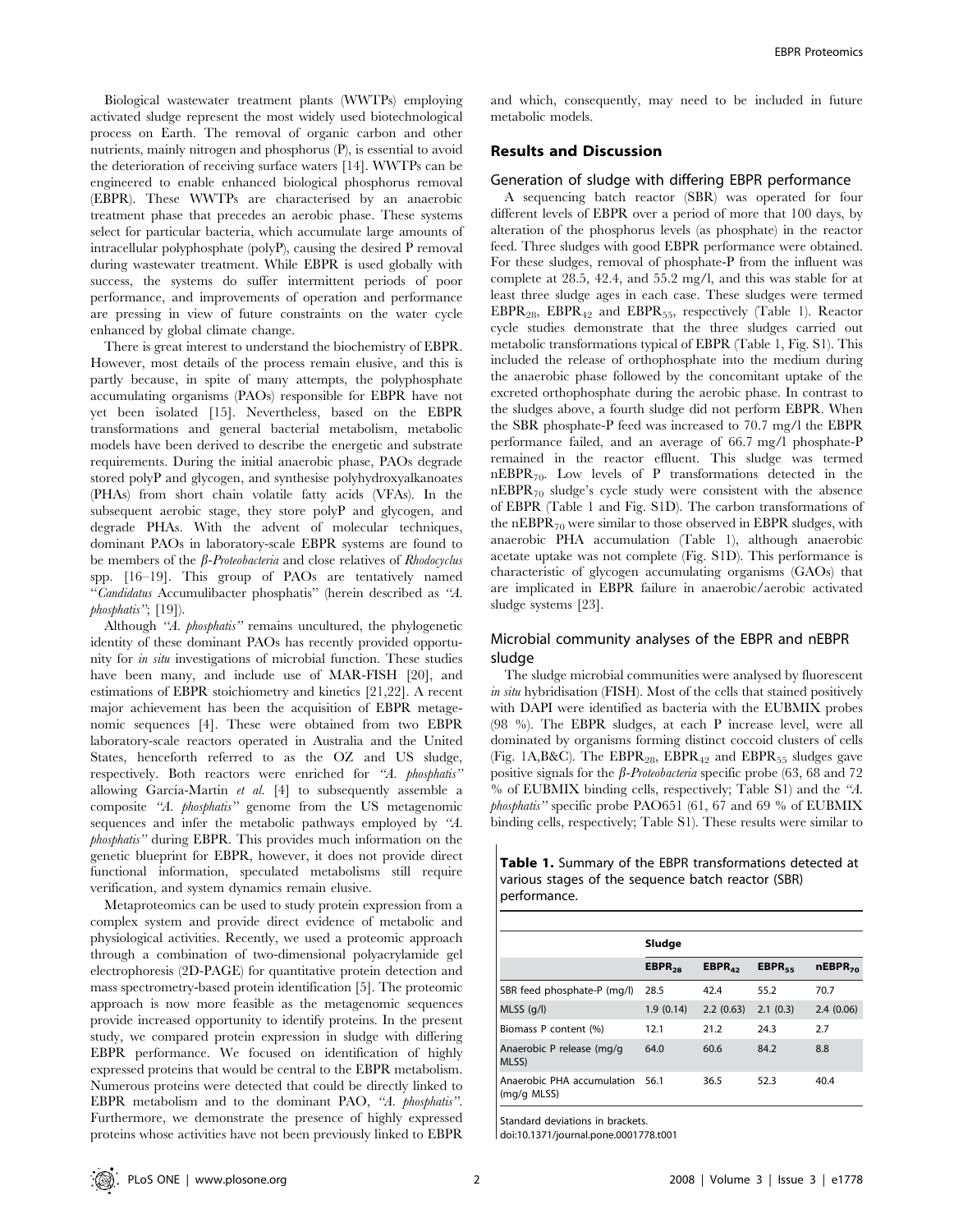

Figure 1. Representative FISH micrographs of the activated sludges analysed in this study. (A) EBPR<sub>28</sub> sludge, (B) EBPR<sub>42</sub> sludge, (C) EBPR<sub>55</sub> sludge and (D) nEBPR<sub>70</sub> sludge. Cells detected with probe EUBMIX only are green (A, B, C and D). Cells detected with both EUBMIX and PAO651 probes (A, B and C) and cells detected with both EUBMIX and ALF1b probes (D) are yellow-orange. Highlighted area in pane d corresponds to magnified region hybridised only with the ALF1b probe in the top right hand corner. Images taken under the different excitation wavelengths for CY3 and FITC were combined using Adobe Photoshop. Cells were observed under  $x$  630 magnification, bars = 10 µm. doi:10.1371/journal.pone.0001778.g001

those found for sludges with similar P removal performances and biomass P contents [5,18,24,25]. The number of cells belonging to both  $\beta$ -Proteobacteria and "A. phosphatis" were found to be significantly different in the three EBPR sludges (ANOVA,  $P \le 0.05$ ) and, consequently, provide a causative link between the dominance of the Rhodocyclus-type PAO and P removal performance. High abundances of  $\alpha$ -Proteobacteria were also observed in the EBPR<sub>28</sub>, EBPR<sub>42</sub> and EBPR55 sludges, at 34, 29 and 25 %, respectively (Table S1). These consisted mainly of tetrad-arranged coccoid cells, as described previously [25]. Thus, the numbers of Rhodocyclus-type PAOs increased as the tetrad-forming  $\alpha$ -Proteobacteria decreased. A possible explanation is that these two groups of organisms are in direct competition with one another as suggested previously [15].

In contrast to the EBPR sludges, the  $nEBPR_{70}$  sludge was dominated by the tetrad-arranged coccoid cells already observed in the EBPR sludges (Fig. 1D), and again identified as  $\alpha$ -*Proteobacteria* (53 % of EUBMIX binding cells). The  $nEBPR_{70}$ sludge still revealed a rather high abundance of  $\beta$ -Proteobacteria (41 % of EUBMIX binding cells), but ''A. phosphatis'' was present in very low numbers  $\leq$ 1%; Table S1). The dominance of the tetradarranged  $\alpha$ -Proteobacteria concurs with other investigations of anaerobic:aerobic non-P removing sludges [14,26,27]. Thus, our study again implicates this subphylum and cell type as GAOs that can dominate when EBPR fails.

#### Metaproteomics of the EBPR sludges

2D-PAGE analysis. For each P increase level, 2D-PAGE separations of the proteins extracted from the four distinct sludges were carried out (Fig. 2), and from the gel separations metaproteomic maps were generated. Liquid isoelectric focussing prior to 2D-PAGE was employed to improve the gel separations. For each sludge highly reproducible metaproteomic maps were obtained, with  $>98$  % of protein spots being matched within replicate gels  $(n = 3;$  Table S2). Additionally, the proteomic maps generated from the  $EBPR_{28}$ ,  $EBPR_{42}$  and  $EBPR_{55}$  sludges exhibited high similarity. Overall, a total of 638 spots were matched between all the gels for the EBPR sludges, and these conserved spots are represented on the ''Master'' gel (Fig. 3). The proteomic maps produced from  $nEBPR_{70}$  sludge samples were distinct compared to those generated from the EBPR sludges, and were analysed separately.

Each of the matched spots was quantified (by intensity and size) across the matchset of the three EBPR sludges (see Table S3 for quantitative comparison). The spots were then ranked according to their respective quantities in the  $EBPR_{55}$  gel set. 111 protein spots with the highest quantities were chosen for excision from a separate  $EBPR_{55}$  gel.

Mass Spectrometry (MS) analysis and protein identification. Excised protein spots for which positive identifications were obtained are highlighted on the 2D-PAGE master gel (Fig. 3). Details on the excised protein spots identified are listed in Table 2, and additional details are presented in Table S3.

Initially, 38 of the 111 chosen proteins were positively identified from their respective peptide mass fingerprints (by MALDI-ToF MS/MASCOT) searched against the EBPR sludge metagenomic databases (numbered 1–38; Table 2; see Materials and Methods for details on the databases). Protein digests, which did not result in positive identifications using MALDI-ToF MS/MASCOT and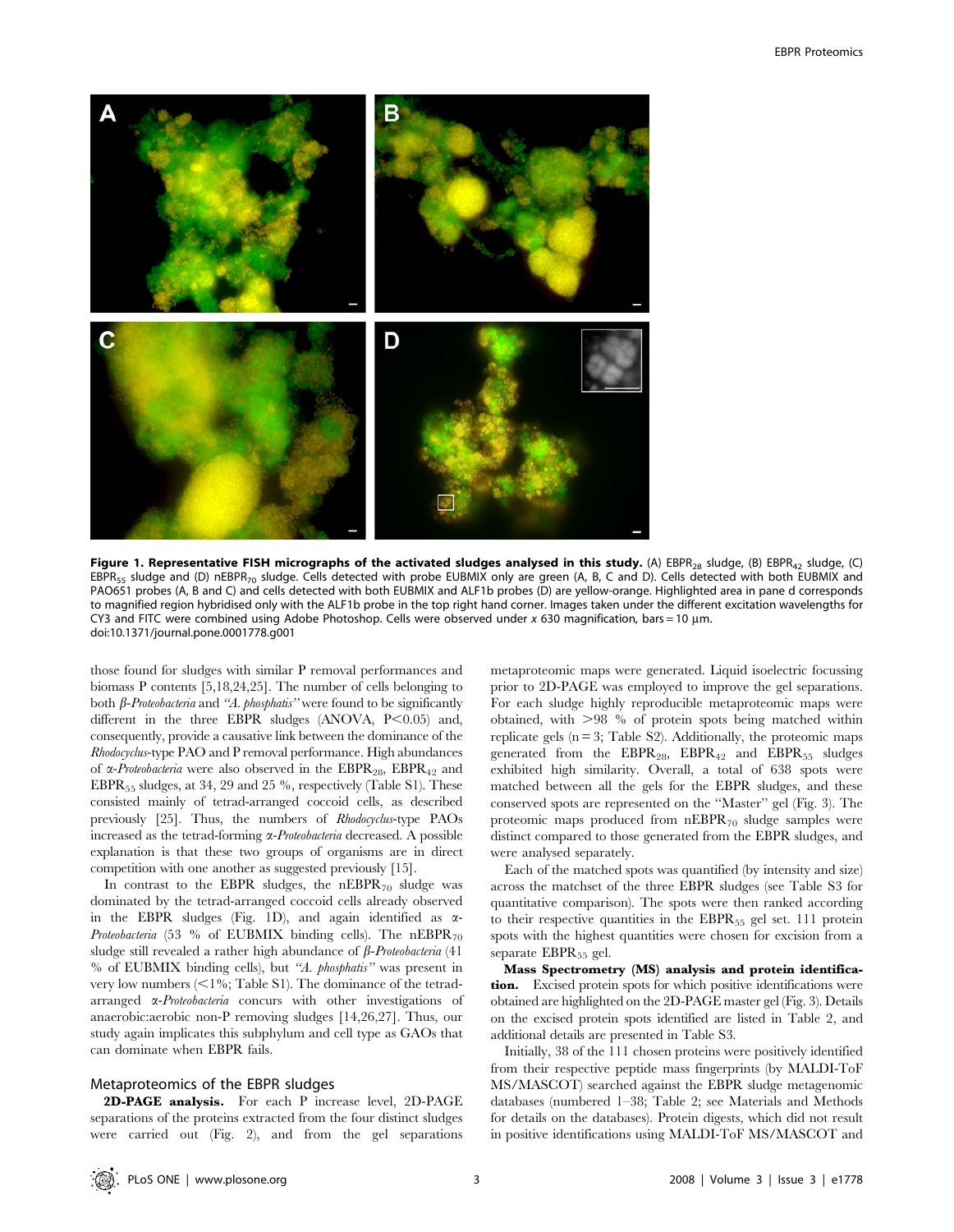

Figure 2. Representative 2D-PAGE separations of proteins extracted from (A) the EBPR<sub>28</sub> sludge, (B) the EBPR<sub>42</sub> sludge, (C) the EBPR<sub>55</sub> sludge and (D) the nEBPR<sub>70</sub> sludge. Approximate protein molecular mass ranges are provided on the left and isoelectric point ranges are provided on the bottom of the gel images. doi:10.1371/journal.pone.0001778.g002

for which clear MS spectra had been obtained, were further analysed using Q-ToF MS/MS. The resulting peaklists were again searched using MASCOT. A further 8 protein spots were identified (numbered 39–46; Table 2). Overall, 41 % of the excised protein spots were identified. The rather low identification ratio may be due to strain variation between the sludges from which the metagenomic data were obtained (OZ and US sludges) and those from which the proteins were isolated (our  $EBPR_{55}$ sludge), since the chosen stringent protein identification strategy relies on exact peptide matches. Nonetheless, the availability of metagenomic sequences allows for rapid protein identification compared to previous investigations relying on cost- and timeintensive de novo peptide sequencing [5].

A number of proteins were identified several times from different individual spots, e.g.  $F_0F_1$ -type ATP synthase, beta subunit (spots 1, 4, 6, 8, 11, 12 and 14). Highly abundant proteins may swamp the 2D-PAGE gels, leading to multiple detection. This artefact of 2D-PAGE has been noted in pure culture studies and may be due to several reasons, including strain variation, differential protein processing, posttranslational modifications, and protein degradation [28,29]. Activated sludge is especially rich in lipases and proteases [30] and,

despite inclusion of protease inhibitors in the protein extraction buffers (see Materials and Methods), some protease activity may have been retained in the crude protein extracts. In total, 33 unique proteins were detected after excluding redundant identifications.

Protein identifications were deduced by matching the MS peaklist data to the metagenomic gene sequences using the MASCOT algorithm. The subsequent gene and protein functions were derived from the IMG/M annotation of the metagenome data [31]. Consequently, the putative protein functions are discussed here in relation to current EBPR metabolic models, and gene synteny information is included when relevant. Importantly, the present study highlights details of metabolic pathways active during EBPR, it reveals pathways previously not considered in metabolic models, and it provides direction for future investigations defining enzyme activities and regulatory events.

## Suggested protein functions in relation to EBPR

Fatty acid oxidation and PHA synthesis. The detected proteins along with possible functions are listed in Table 2. Several proteins putatively involved in PHA synthesis and fatty acid oxidation were highly expressed. These included acetyl-CoA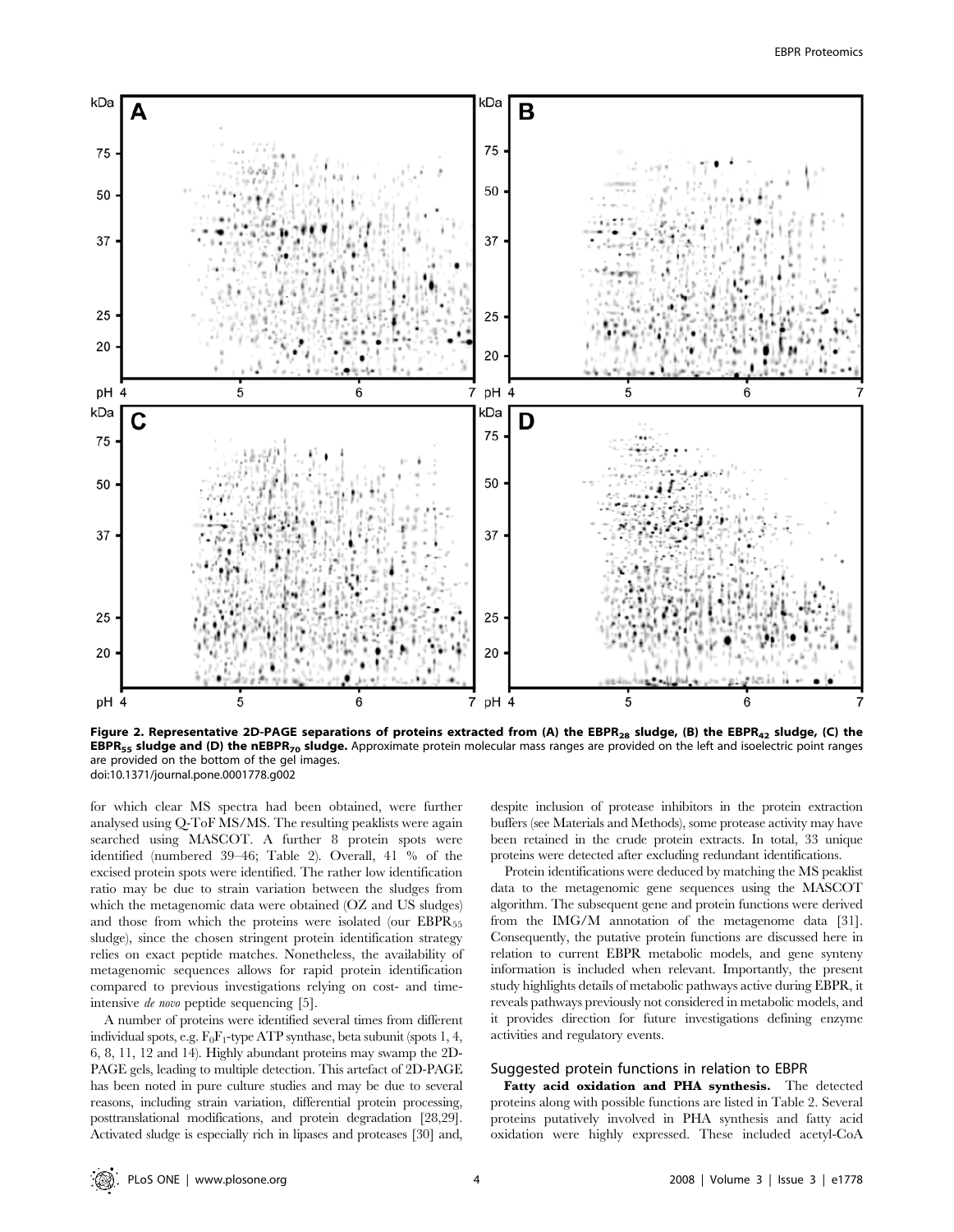

Figure 3. Master 2D-PAGE gel of the EBPR matchset with excised protein spots highlighted. Spot numbering corresponds to the numbering used in Table 2, and supporting information Table S3. doi:10.1371/journal.pone.0001778.g003

acetyltransferase (PhaA; spot 41), which is involved in the formation of acetoacetyl-CoA, the first step of PHA synthesis, and poly (3-hydroxyalkanoate) synthetase (PhaC; spots 2, 5, 9, 27 and 28). The activity of PhaC links  $(R)$ -3-hydroxyacyl-CoA to an existing PHA molecule, the last step in the formation of PHA (Fig. 4a). These transformations would be an integral part of anaerobic EBPR metabolism.

Enoyl-CoA hydratase (PhaJ) was also detected (spot 40). The activity of this enzyme may directly link PHA formation to fatty acid  $\beta$  oxidation (Fig. 4a) [32]. Interestingly, all of the EBPR metagenomic contigs that contain  $pha\tilde{\tau}$  also contain adjacent genes involved in PHA synthesis. From pure culture studies, the expression of  $pha\tilde{\jmath}$  is co-regulated with other PHA synthesis genes and in certain bacterial species  $pha\tilde{\tau}$  is part of a PHA synthesis operon [33]. However, based on nucleotide spacing, the genes described here are unlikely to represent an operon. Overall, three out of the five key enzymes involved in PHA formation [32] were identified from the reactor sludge and are present on contigs and scaffolds linked to "A. phosphatis". Consequently, our evidence of protein expression implicates PHA synthesis by "A. phosphatis" in the context of EBPR (Fig. 4a).

In addition to PhaJ, other proteins involved in fatty acid  $\beta$ oxidation were identified. Protein spots 22 and 44 were identified as acyl-CoA dehydrogenase and acyl-coenzyme A synthetase/ AMP-(fatty) acid ligase respectively. These proteins are involved in the activation and the initial step of fatty acid  $\beta$  oxidation (Fig. 4a). Furthermore, protein spot 39 was identified as a biotin carboxylase assigned to "A. phosphatis" which forms part of the acetyl-CoA carboxylase complex. That complex catalyses the first committed and rate-limiting step of fatty acid synthesis. Furthermore, one of the ''A. phosphatis'' contigs that contains biotin carboxylase also contains a putative acyl dehydratase, an enzyme characteristic of aerobic fatty acid biosynthesis.

We hypothesise that fatty acid metabolism plays an important role in EBPR biochemistry beyond that of lipid metabolism for cell membranes (Fig. 4). One possibility is that it acts as an additional storage molecule in PAOs and fulfils a similar role compared to glycogen as suggested in previous metabolic models, e.g. [14]. Fatty acid, if accumulated in the aerobic phase, could provide more reducing equivalents during the anaerobic phase, in

comparison to glycogen. Neutral lipid storage molecules are widespread in eukaryotes, but have only been reported in relatively few bacteria including some actinomycetes and Acinetobacter species [34]. We postulate that anaerobic oxidation of stored fatty acids is important for contributing reducing equivalents. Furthermore, the utilisation of exogenous fatty acids may be relevant in full-scale EBPR systems that are not fed acetic acid based synthetic feed. In laboratory-scale reactors, propionate has been found to be a more favourable substrate for EBPR compared to acetate [22] and the provision of longer volatile fatty acids would require less energy expenditure for the accumulation of intracellular macromolecules (PHA and fatty acids). Consequently, fatty acid accumulation and degradation may have direct ramifications on the engineering of EBPR wastewater treatment systems. Finally, it should be noted that in some species PhaJ catalyses the formation of the PHB precursor  $(R)$ -3 hydroxyacyl-CoA via the intermediate crotonyl-CoA, from acetyl-CoA precursors [35]. Thus, another possible role for PhaJ detected in our study is PHB synthesis via this pathway. Overall, the exact role of fatty acid metabolism in EBPR warrants further investigation.

Glycogen degradation and synthesis. One contentious issue regarding details of the EBPR metabolic model has been the nature of the glycolytic pathway used by PAOs in the anaerobic degradation of glycogen. Protein spot 7 was identified as triosephosphate isomerase. This supports previous suggestions that the Embden-Meyerhof is the key glycolytic pathway in EBPR [4]. However, this disagrees with metabolic evidence suggesting the Entner-Doudoroff pathway is used [36]. Further evidence of key enzyme activity is required to determine the glycolytic pathway used by PAOs. In a recent unpublished investigation of another EBPR sludge we detected high expression of fructose bisphosphate aldolase, further supporting the Embden-Meyerhof pathway as the suggested glycolytic pathway. In regard to glycogen synthesis, protein spots 33 and 38 revealed phosphoenolpyruvate synthase and protein spot 37 was identified as ADP-glucose pyrophosphorylase. Thus, key enzymes involved in carbohydrate degradation and storage were identified (Fig. 4).

The glyoxylate/TCA cycles. Our proteomic analysis identified hydroxypyruvate isomerase (spot 18) which exclusively catalyses the reversible isomerisation between hydroxypyruvate and tartonate semialdehyde (Fig. 4b). In bacteria the expression of this gene is induced by the presence of glyoxylate. Three other enzymes linked to the glyoxylate/tricarboxylic acid (TCA) cycle were highly expressed including malate synthase (MalS; spot 20) which catalyses the condensation of acetyl-CoA and glyoxylate with the formation of malate and CoA (Fig. 4b). Spot 21 revealed the Fe-S protein subunit of succinate dehydrogenase/fumarate reductase (SuccDH). On the corresponding ''A. phosphatis'' scaffold genes coding for other subunits of the enzyme preceded the gene encoding the Fe-S subunit. SuccDH catalyses the reversible conversion of succinate to fumarate, as part of the TCA or the glyoxylate cycles (Fig. 4b). In further unpublished work examining differential expression between the anaerobic and aerobic phases of EBPR, we detected increased expression of other glyoxylate cycle proteins, malate dehydrogenase and isocitrate lyase, in the aerobic phase of EBPR (Fig. 4b). Other enzymes of the TCA/ glyoxylate cycle that are located on the "A. phosphatis" composite genome mediate the cyclic reactions, e.g. citrate synthase (protein spot 43). Taking these results into consideration, it is clear that the glyoxylate cycle is active in EBPR, and likely this is more so in the aerobic phase (Fig. 4b).

As alluded to earlier, the source of reducing power during the anaerobic PHA synthesis has long been a point of interest. This was originally proposed through oxidation of acetate via the TCA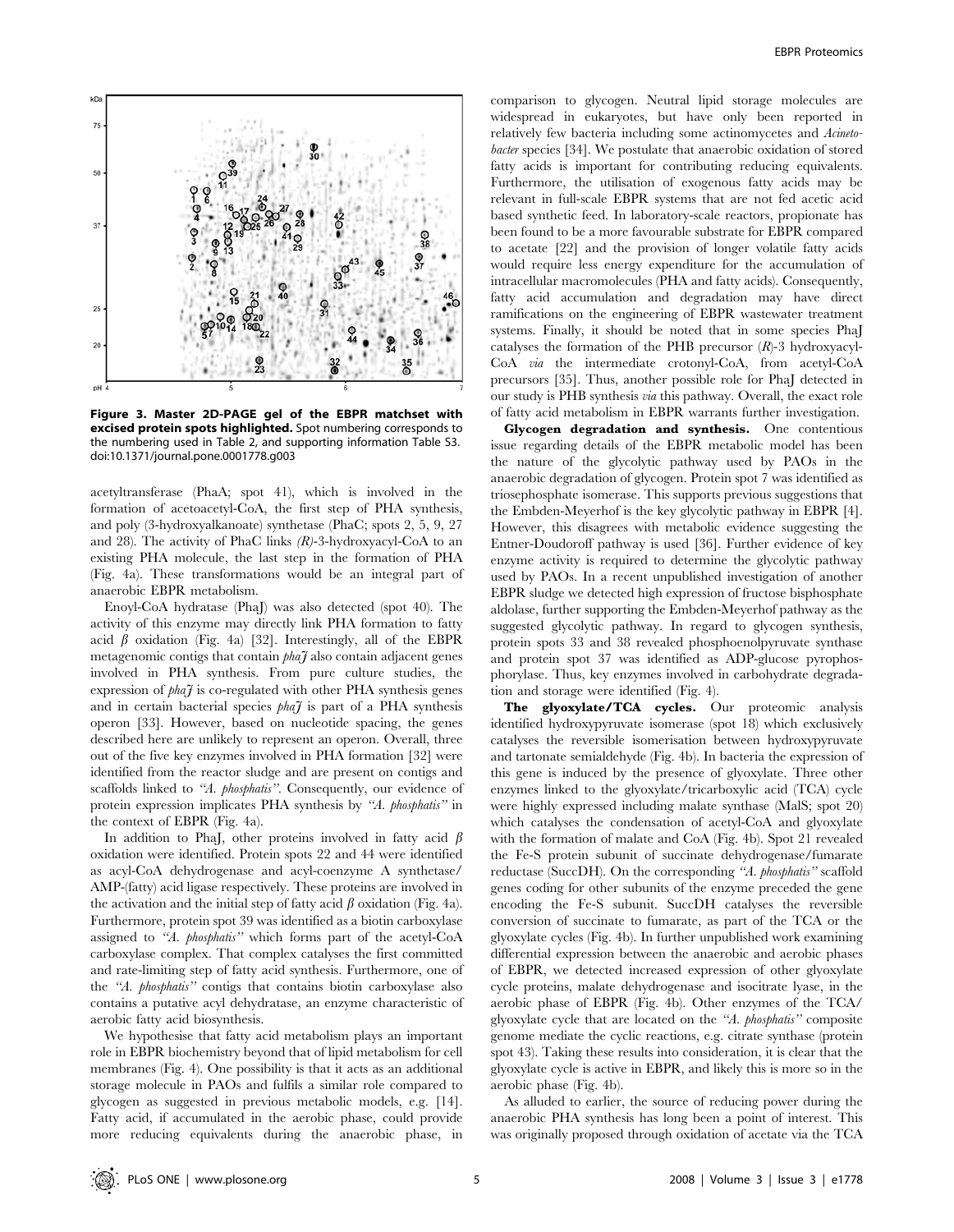**Table 2.** Identification and putative function of proteins excised from the EBPR<sub>55</sub> 2D-PAGE gel and analysed by mass spectrometry (spot numbers refer to those in Fig. 3).

| Spot no.                | <b>Description</b>                                                            | <b>Source</b> <sup>a</sup> | <b>Assignment</b> <sup>b</sup> | % identity to<br>"A. phosphatis"<br>sequence <sup>c</sup> | <b>Function</b>                                |
|-------------------------|-------------------------------------------------------------------------------|----------------------------|--------------------------------|-----------------------------------------------------------|------------------------------------------------|
| 2, 5, 9, 27, 28         | Poly(3-hydroxyalkanoate) synthetase                                           | <b>USP</b>                 | other "Accumulibacter"         | 92                                                        | PHA synthesis                                  |
| 41                      | Acetyl-CoA acetyltransferase                                                  | <b>USJ</b>                 | other "Accumulibacter"         | 91                                                        |                                                |
|                         |                                                                               | <b>USP</b>                 |                                |                                                           |                                                |
| 40                      | Enoyl-CoA hydratase                                                           | <b>USJ</b>                 | "A. phosphatis"                | 100                                                       | PHA synthesis and fatty acid $\beta$ oxidation |
|                         |                                                                               | <b>USP</b>                 |                                |                                                           |                                                |
| 22                      | Acyl-CoA dehydrogenase                                                        | <b>USP</b>                 | other "Accumulibacter"         | 72                                                        | Fatty acid $\beta$ oxidation                   |
| 44                      | Acyl-CoA synthetase/AMP-(fatty) acid ligase                                   | <b>OZP</b>                 | "A. phosphatis"                | 100                                                       |                                                |
|                         |                                                                               | <b>USJ</b>                 |                                |                                                           |                                                |
|                         |                                                                               | <b>USP</b>                 |                                |                                                           |                                                |
| 39                      | Biotin carboxylase                                                            | <b>USP</b>                 | other "Accumulibacter"         | 88                                                        | Fatty acid synthesis                           |
| $\overline{7}$          | Triosephosphate isomerase                                                     | <b>USP</b>                 | other "Accumulibacter"         | 93                                                        | Glycolysis (Embden-Meyerhof pathway)           |
| 33, 38                  | Phosphoenolpyruvate synthase                                                  | <b>USJ</b>                 | other "Accumulibacter"         | 92                                                        | Gluconeogenesis                                |
|                         |                                                                               | <b>USP</b>                 |                                |                                                           |                                                |
| 37                      | ADP-glucose pyrophosphorylase                                                 | <b>USJ</b>                 | other "Accumulibacter"         | 43                                                        | Glycogen synthesis                             |
| 18                      | Hydroxypyruvate isomerase                                                     | <b>USP</b>                 | other "Accumulibacter"         | 47                                                        | Glyoxylate/tricarboxylic acid<br>metabolism    |
| 20                      | Malate synthase                                                               | <b>USP</b>                 | other "Accumulibacter"         | 92                                                        |                                                |
| 21                      | Succinate dehydrogenase/fumarate reductase                                    | <b>OZP</b>                 | "A. phosphatis"                | 100                                                       |                                                |
|                         |                                                                               | <b>USJ</b>                 |                                |                                                           |                                                |
|                         |                                                                               | <b>USP</b>                 |                                |                                                           |                                                |
| 43                      | Citrate synthase                                                              | USJ                        | other "Accumulibacter"         | 95                                                        |                                                |
| 36                      | ABC-type phosphate transport system,<br>periplasmic component                 | <b>USP</b>                 | other "Accumulibacter"         | 99                                                        | Phosphate transport                            |
| 1, 4, 8, 11, 14         | $F_0F_1$ -type ATP synthase, $\beta$ subunit                                  | <b>USP</b>                 | other "Accumulibacter"         | 95                                                        | ATP regeneration                               |
| 6, 12                   | $F_0F_1$ -type ATP synthase, $\beta$ subunit                                  | <b>OZP</b>                 | "A. phosphatis"                | 100                                                       |                                                |
| 26                      | Uncharacterised NAD(FAD)-dependent<br>dehydrogenase                           | <b>USJ</b>                 | other "Accumulibacter"         | 62                                                        |                                                |
| 23                      | Peroxiredoxin                                                                 | <b>OZP</b>                 | "A. phosphatis"                | 100                                                       | Oxidative stress response                      |
|                         |                                                                               | <b>USJ</b>                 |                                |                                                           |                                                |
|                         |                                                                               | <b>USP</b>                 |                                |                                                           |                                                |
| 32                      | Peroxiredoxin                                                                 | <b>USP</b>                 | other "Accumulibacter"         | $\prime$                                                  |                                                |
| 30                      | Thiol-disulfide isomerase and thioredoxin                                     | <b>OZP</b>                 | "A. phosphatis"                | 100                                                       | Protein folding                                |
| 17                      | Chaperonin GroEL, HSP60 family                                                | <b>USP</b>                 | other "Accumulibacter"         | 95                                                        |                                                |
| 19                      | Chaperone, HSP90 family                                                       | <b>USJ</b>                 | other "Accumulibacter"         | 90                                                        |                                                |
| 29                      | Chaperone, HSP90 family                                                       | <b>USP</b>                 | other "Accumulibacter"         | 90                                                        |                                                |
| $\overline{\mathbf{3}}$ | Outer membrane protein and related<br>peptidoglycan-associated (lipo)proteins | <b>USJ</b>                 | other "Accumulibacter"         | 42                                                        | Membrane protein                               |
| 10                      | Aspartate/tyrosine/aromatic aminotransferase                                  | USJ                        | other "Accumulibacter"         | 81                                                        | Amino acid metabolism                          |
| 13, 16                  | GTPase-translation elongation factor                                          | <b>USP</b>                 | other "Accumulibacter"         | 99                                                        | Translation                                    |
| 24, 25                  | GTPase-translation elongation factor                                          | OZP                        | "A. phosphatis"                | 100                                                       |                                                |
|                         |                                                                               | <b>USJ</b>                 |                                |                                                           |                                                |
|                         |                                                                               | <b>USP</b>                 |                                |                                                           |                                                |
| 45                      | Glutamyl- and glutaminyl-tRNA synthetase                                      | OZP                        | "A. phosphatis"                | 100                                                       |                                                |
|                         |                                                                               | <b>USJ</b>                 |                                |                                                           |                                                |
|                         |                                                                               | <b>USP</b>                 |                                |                                                           |                                                |
| 15                      | Transcription elongation factor                                               | <b>USP</b>                 | other "Accumulibacter"         | 93                                                        | Transcription                                  |
| 42                      | Topoisomerase IA                                                              | OZP                        | other "Accumulibacter"         | 53                                                        |                                                |
| 31                      | 2-keto-4-pentenoate hydratase                                                 | USJ                        | other "Accumulibacter"         | 82                                                        | Catechol pathway                               |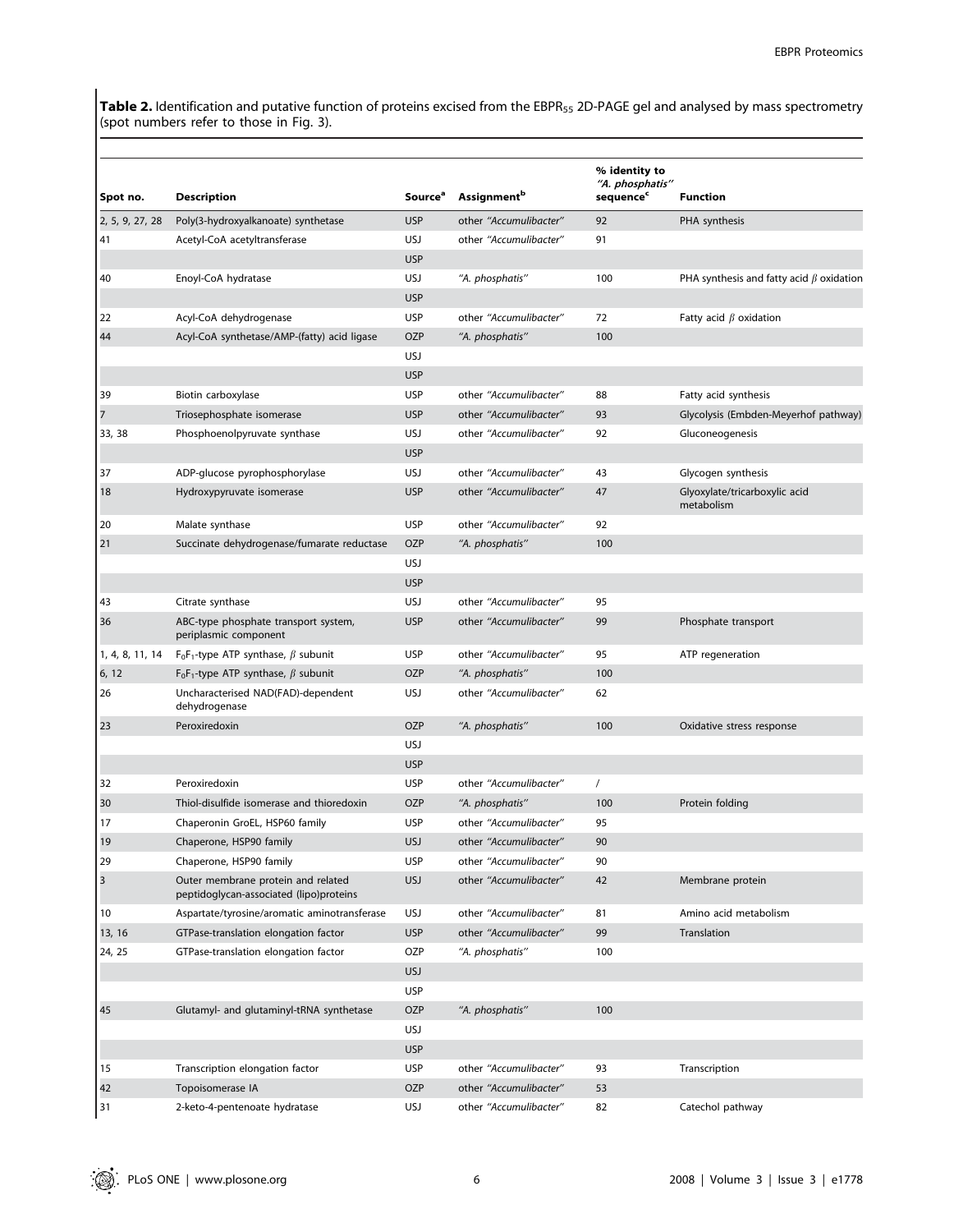#### Table 2. cont.

| Spot no. | <b>Description</b>          | <b>Source</b> <sup>a</sup> | <b>Assignment</b> <sup>b</sup> | % identity to<br>"A. phosphatis"<br>sequence <sup>c</sup> | <b>Function</b>  |
|----------|-----------------------------|----------------------------|--------------------------------|-----------------------------------------------------------|------------------|
|          |                             | <b>USP</b>                 |                                |                                                           |                  |
| 34       | Protein of unknown function | <b>USP</b>                 | "A. phosphatis"                | 100                                                       | Unknown function |
| 35, 36   | Protein of unknown function | <b>USP</b>                 | other "Accumulibacter"         | 83                                                        |                  |
| 46       | Protein of unknown function | <b>USJ</b>                 | other "Accumulibacter"         |                                                           |                  |
|          |                             | <b>USP</b>                 |                                |                                                           |                  |

aAbbreviations: OZP: OZ sludge, Phrap assembly; USJ: US sludge, Jazz assembly; USP: US sludge, Phrap assembly

bAssignment is based on the IMG/M binning of the genomic sequences. Sequences were binned as "A. phosphatis" as determined by US/OZ overlap [4]. Sequences assigned to other "Accumulibacter" contains sequences that belong to the genus "Accumulibacter" but not the species "A. phosphatis"

<sup>C</sup>The % nucleotide identity of the MASCOT matched sequence against the "A. *phosphatis*" sequence.

doi:10.1371/journal.pone.0001778.t002

cycle [37–39] or through degradation of intracellular glycogen [40]. The glyoxylate cycle has also recently been proposed for producing reducing equivalents in the anaerobic phase [41,42], possibly in conjunction with a novel cytochrome [4]. Those previous suggestions were based on model bacterial pathways and the presence of genes on the metagenome. Our study provides evidence of high expression of proteins involved in the glyoxylate cycle, for the first time directly implicating its importance in EBPR metabolism. The glyoxylate shunt allows the production of reducing equivalents (for subsequent energy conservation) without the release of carbon dioxide in the conversion of isocitrate to succinate, in contrast to the reactions of the TCA cycle. Consequently, we argue that the operation of the glyoxylate shunt is more critical in the aerobic phase, where balancing carbon substrate utilisation for energy conservation and storage molecule (glycogen) synthesis is essential (Fig. 4b). This idea is supported by our recent detection of differential expression of other glyoxylate enzymes (unpublished data).

Phosphate transport and bioenergetics. Two separate proteins were identified from protein spot 36. A hypothetical protein, and a periplasmic component of an ATP binding cassette (ABC)-type phosphate specific transport system (Pst). The gene producing the best MASCOT match was located on a contig assigned to "other *Accumulibacter*" that contained four other genes encoding the Pst system, namely three permease components and the ATPase component. In other bacteria the Pst transport system couples the hydrolysis of ATP to the translocation of phosphate across the inner membrane [43]. These are typically high affinity transporters that are only expressed during sub micromolar concentrations of extracellular phosphate and the specificity of Pst systems is for protonated phosphate species but not metal phosphates. Consequently, PAOs may use active transport for uptake and/or release of phosphate. It is proposed that the activity of this high affinity phosphate transport system may be especially pronounced in the later stages of the aerobic phase when P concentrations are limited (Fig. 4b), and that a low affinity inorganic phosphate transporter (Pit) is the more active system during the other stages [4]. Another possibility is that the Pst system detected here is active throughout the different stages of EBPR (Fig. 4) and the anaerobic phosphate efflux could mediate the production of ATP. Such activity would have direct ramifications for EBPR bioenergetics and biochemical characterisation of the PAO phosphate transport systems is required to reveal the exact physiological details.

The protein identified from the largest number of individual spots (7) was the  $\beta$  subunit of F<sub>0</sub>F<sub>1</sub>-type ATP synthase. The  $\beta$ subunit of  $F_0F_1$ -type ATP synthase is a non-membrane spanning protein and expression from "A. phosphatis" and "other Accumulibacter" were detected. All the genes coding for the  $F_1$  unit of ATP synthase were contained on a single metagenome scaffold, i.e.  $\gamma$ ,  $\alpha$ and  $\delta$  subunits, and subunit  $\beta$ . Protein spot 26 was identified as an uncharacterised NAD(FAD)-dependent dehydrogenase possibly forming part of the electron transport chain within "A. phosphatis". Consequently, both detected proteins may be involved in ATP regeneration within "A. phosphatis" and, as such, fulfil an essential role in the EBPR metabolic model (Fig. 4).

Stress response and other proteins. A number of stress response proteins were highly expressed in the EBPR sludge. Protein spots 23 and 32 were identified as separate peroxiredoxins, which protect cells against reactive oxygen species. Protein spot 30 revealed another oxidative stress induced protein, thiol-disulfide isomerase, thioredoxin. Thioredoxins are responsible for maintaining disulfide bonds within cytoplasmic proteins in a reduced state and, hence, are required for proper folding of proteins. Other proteins directly involved in protein folding were also detected, including molecular chaperone proteins. Proteins associated with cellular stress response mechanisms actually represented the largest fraction of proteins identified in this study. It is reasonable to expect that cells within the EBPR biomass would experience stress such as large changes in redox potential in short periods of time. Consequently, cells able to maintain protein function in the alternating anaerobic:aerobic sludge cycling are favoured.

Numerous housekeeping proteins not specific to EBPR were detected (Table 2). Only few 2D-PAGE gel spots were identified as proteins of unknown functions (protein spots 34, 35 and 46). This is in contrast to the metaproteomic investigation of the acid mine drainage biofilm in which the largest fraction of detected proteins were of unknown function [13].

Strain resolved community proteomics. It is evident that all the proteins' best MASCOT hits (which are a function of unique and shared peptide masses) were against sequences binned as ''Accumulibacter'' species but not specifically binned as ''A. phosphatis'' (Table 2). The logical explanation is that we are detecting proteins highly expressed by the dominating PAOs in our reactor and that these are distinct but closely related to the dominant "A. phosphatis" strain assembled by García-Martín et al. [4]. Overall, the vast majority of best MASCOT hits were obtained against the Phrap assembly of the US sludge (Table 2), followed by the Jazz assembly of the US sludge and, lastly, by the Phrap assembly of the OZ sludge. Consequently, the metagenomic sequences obtained from the US sludge better reflect the genetic make-up of the EBPR sludges described in this study.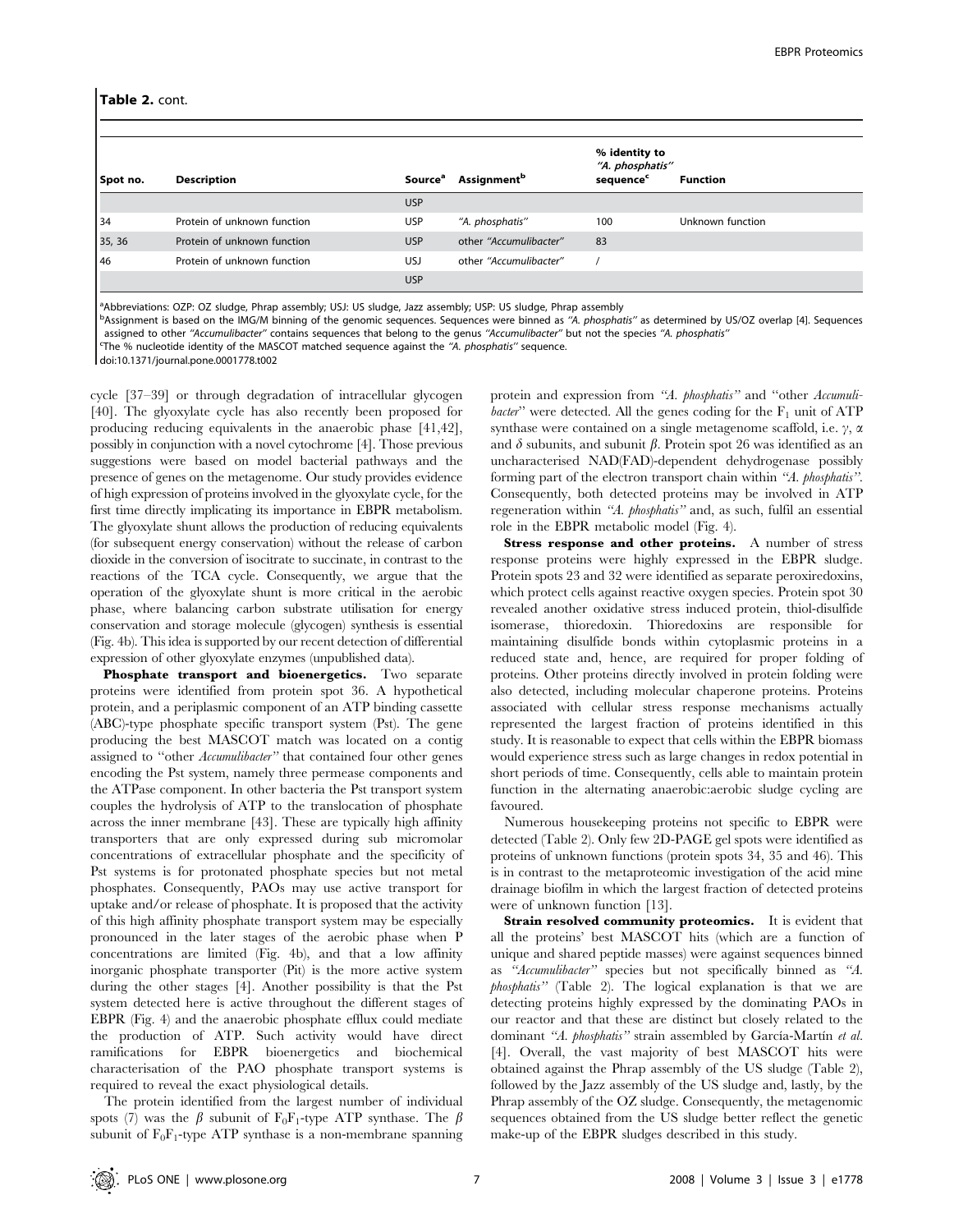

Figure 4. Proposed metabolic model for the (A) anaerobic and (B) aerobic phase of EBPR inferred from the proteomic data. Identified proteins catalysing individual reactions are highlighted in green [best MASCOT metagenomic sequence match located on a scaffold source binned as "A. phosphatis", i.e. strong association with the "A. phosphatis'' composite genome], orange [best MASCOT sequence match located on a scaffold source binned as ''other Accumulibacter'' for which a strong BLAST hit ( $>90$ % identity) was obtained with a sequence binned as "A. phosphatis", i.e. medium strong association with the "A. phosphatis" composite genome], and red [best MASCOT sequence match located on a scaffold source binned as ''other Accumulibacter'' for which a weak BLAST hit  $(<$ 90 % identity) was obtained with a sequence binned as "A. phosphatis", i.e. weak association with the "A. phosphatis" composite genome]. Not all intermediate metabolites are shown. Abbreviations: ACC, acetyl-CoA carboxylase; ACD, acyl-CoA dehydrogenase; ACS, acyl-CoA synthetase; AGP, ADP-glucose pyrophosphorylase; ATPsyn,  $F_0F_1$ -type ATP synthase; CSY, citrate synthase; Fba, fructose bisphosphate aldolase; HpI, hydroxypyruvate isomerase; Ily, isocitrate lyase; Mdh, malate dehydrogenase; MalS, malate synthase; NADH, uncharacterised NAD(- FAD)-dependent dehydrogenase; PhaA, acetyl-CoA acetyltransferase; PhaC, poly(3-hydroxyalkanoate) synthetase; PhaJ, enoyl-CoA hydratase; PpS, phosphoenolpyruvate synthase; Pst, ABC-type phosphate transport system; SCFA, short chain fatty acids; SuccDH, succinate dehydrogenase; TpI, triosephosphate isomerase.

doi:10.1371/journal.pone.0001778.g004

Numerous other "A. *phosphatis*" strains (4 % divergent at the nucleotide level from the dominant strain) and ''Accumulibacter'' species (15 % divergent at the nucleotide level from the dominant "A. phosphatis" strain) were present in the US and OZ sludges (Kunin, V. and Hugenholtz, P.; unpublished). Furthermore, previous work has revealed extensive diversity among ''Accumulibacter''-related organisms [44]. While our quantitative FISH analysis revealed dominance of ''Accumulibacter''-type organisms, strain resolution was not obtained. Thus, it seems likely an ''Accumulibacter'' strain different from the assembled "A. phosphatis" dominated our reactor, and would have contributed to limiting protein identifications based on the MS hits against metagenome sequence. Consequently, the present study highlights the requirement for strain-resolved community proteomics in environmental microbiology research [45]. The use of advanced instrumentation, e.g. liquid chromatography electrospray two-dimensional linear ion trap mass spectrometry in conjunction with the Orbitrap detector [46], will allow the differentiation of highly expressed proteins at the ''A. phosphatis'' strain and/or ''Accumulibacter'' species level.

### The metaproteomic approach

The present study highlights the opportunity and power of applying proteomics to mixed culture systems for which metagenomic sequences are available. This is particularly applicable in systems that are well characterised with respect to biochemical transformations and have rather limited diversity. The classical 2D-PAGE proteomic approach was used in this study. In comparison, multidimensional liquid chromatography coupled to MS, such as that recently used to detect proteomes from a mixed culture biofilm in an acid drainage solution [13], has potential for much higher throughput for protein identifications. However, the 2D-PAGE approach retains an advantage with regard to protein quantification since protein spot intensities and sizes on 2D-PAGE gels are a better reflection of protein abundance compared to abundances inferred from peptide MS data alone. Taking advantage of this characteristic of 2D-PAGE gels enabled us to focus on highly expressed proteins, and to monitor protein expression that increased with increasing P removal performance.

Numerous proteins that could be directly linked to the investigated metabolic mixed-culture process of EBPR were identified. The discovery of these functional enzymes is evidence for the described biochemical processes of EBPR metabolism. In addition, novel suggestions are made relating to PAO metabolism. These include the involvement of fatty acid metabolism and the glyoxylate shunt. Thus, we highlight potentially important functions and metabolic pathway details that have been overlooked in other EBPR studies. Additionally, this work provides important direction for future studies. Particular proteins detected here could be the focus of investigations for biochemical characterisation attempts to verify function, to examine regulatory details of expression, and to measure specific enzyme activities in full-scale EBPR systems.

## Materials and Methods

## Sequencing batch reactor operation and sampling

A laboratory-scale SBR with alternating anaerobic/aerobic phases was operated as described previously [5,25]. Briefly, the reactor had a working volume of 2 l, and was operated on a 6 hr cycle consisting of a 120 min anaerobic phase, a 210 min aerobic phase and a 30 min settling/decant phase. Initially, the reactor was operated for approximately 1.5 months until stable EBPR performance, removing around 25 mg/l, was obtained. At this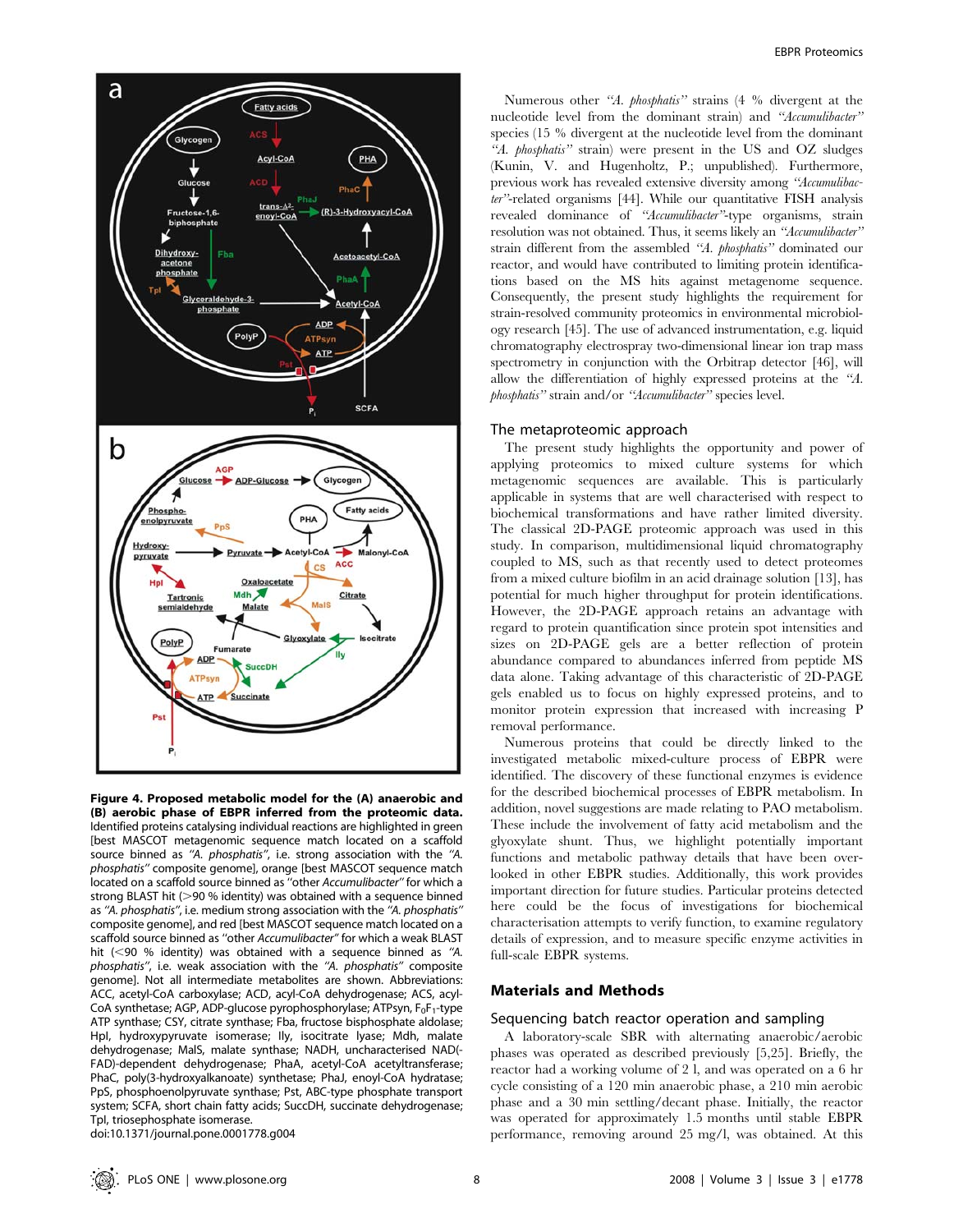time-point (day of operation 0) an intensive sampling routine was started. This entailed measuring  $PO_4$ -P in the influent (feed) and in the reactor at the end of the aerobic phase  $(t = 330 \text{ min})$  each day for a total of 102 days. On the tenth day of reactor operation, a cycle study was carried out. This involved taking samples for  $PO_4$ -P, acetate, polyhydroxyalkanoate (PHA), mixed liquor suspended solids (MLSS) and total P analyses. At this time-point, the activated sludge within the reactor was completely removing 28.5 mg/l of  $PO_4$ -P (no phosphate in the reactor at the end of the aerobic phase) and this constituted the  $EBPR_{28}$  sludge described in this study. On the  $17<sup>th</sup>$  day of operation, the  $PO<sub>4</sub>-P$  concentration in the feed was increased to around 40 mg/l. A complete cycle study was carried out on day 49 and this sludge was completely removing 42.4 mg/l PO<sub>4</sub>-P. This constituted the EBPR<sub>42</sub> sludge described in this study. On day  $57$  the  $PO<sub>4</sub>-P$  concentration in the feed was increased to around 55 mg/l and a cycle study was carried out on day 71. The sludge was completely removing 55.2 mg/l  $PO_4$ -P and, consequently, this constituted the EBPR<sub>55</sub> sludge described in this study. On the  $78<sup>th</sup>$  day of reactor operation, the PO4-P concentration in the feed was increased to around 70 mg/l. Following this increase, the reactor's P removal performance started to fluctuate with  $57.6 \text{ mg/l}$  PO<sub>4</sub>-P present at the end of the aerobic phase on day 82. However, the reactor did regain its P removal performance on day 86. From day 92 onwards, the reactor gradually lost its EBPR performance with complete loss of P removal performance after 7 days, i.e. 1 sludge age. On day 99, another cycle study was carried out. 59.6 mg/l of extracellular  $PO_4$ -P remained in the reactor at the end of the aerobic phase with 70.7 mg/l of  $PO_4$ -P in the feed. This sludge constituted the  $nEBPR_{70}$  sludge described in this study.

## Chemical analyses

Phosphate P, acetate, mixed liquor suspended solids (MLSS) and total P were analysed as described earlier [5]. Polyhydroxyalkanoates (PHAs) were quantified following acid methanolysis by gas chromatography [16] with modifications described in the Supporting Material S1.

#### 16S rRNA FISH with phylogenetic probes

Sampling, cell fixation, hybridisation and image processing were carried out as reported earlier [5]. Samples were taken of each of the analysed sludges (EBPR<sub>28</sub>, EBPR<sub>42</sub>, EBPR<sub>55</sub> and nEBPR<sub>70</sub>) at the end of the aerobic phase. A range of broad and specific probes were employed and these were obtained from MWG Biotech (Ebersberg, Germany). Oligonucleotide probes ALF1b [47], BET42a [47], GAM42a [47], HGC69a [48], CF319a [47], GAOQ431 [49] and PAO651 [18] were labelled with the sulfoindocyanide dye Cy3 and EUBMIX [50] probes were labelled with fluorescein isothiocyanate (FITC). uBET and uGAM were unlabeled [51]. Single factor analysis of variance (ANOVA) was used to evaluate quantitative differences of FISH detected cells between the sludges.

#### Protein extraction, purification and resuspension

100 ml samples were taken for each analysed sludge (EBPR<sub>28</sub>,  $EBPR_{42}$ ,  $EBPR_{55}$  and  $nEBPR_{70}$  at the end of the aerobic phase  $(t = 330 \text{ min})$ . Protein extractions and purifications were carried out as described earlier [5,25]. Following precipitation the protein pellets were resuspended in a resuspension buffer. The resuspension buffer consisted of 7 M urea, 2 M thiourea, 4 %  $(w/v)$ CHAPS, 40 mM Tris/1 mM EDTA, 50 mM dithiothreotol (DTT), 25 mM Pefabloc SC, 2 mM Pefabloc Protector (Roche, Welwyn Garden City, UK) and 1 % (v/v) ZOOM Carrier Ampholytes pH 3–10 (Invitrogen, Paisley, UK).

#### Liquid isoelectric focussing

Liquid isoelectric focusing was carried out in a ZOOM IEF Fractionator (Invitrogen) according to the manufacturer's instructions. 2.2 mg of total protein were fractionated in each run. The pH 5.4 and 6.2 ZOOM Disks were excluded from the assembly to obtain a single pH  $4.6-7.0$  fraction. The liquid fractionation was carried out according to the following conditions: 100 V for 20 min, 200 V for 80 min and 600 V for 140 min. After fractionation, the different fractions were removed from the fractionator. Immobilised pH gradient (IPG) buffer pH 4–7 (Amersham Biosciences–GE Healthcare, Chalfont St. Gilles, UK) was added to the pH 4.6–7.0 fraction to obtain a final concentration of around 2 % (v/v) carrier ampholytes. 2-D SDS-PAGE standards (Bio-Rad, Bath, UK) were mixed into the pH 4.6–7.0 fraction according to the manufacturer's instructions.

#### 2D-PAGE

The prepared pH 4.6–7.0 fractions were used to rehydrate 24 cm pH 4–7 IPG strips (Immobiline DryStrips, Amersham Biosciences–GE Healthcare) in an Immobiline DryStrip Reswelling Tray (Amersham Biosciences–GE Healthcare) for 16 hrs. For first-dimension separation, the strips were placed in an IPGphor ceramic manifold, covered with Plusone DryStrip cover fluid and focused for 100000 volt-hours in an Ettan IPGphor II isoelectric focusing system (Amersham Biosciences–GE Healthcare). The strips were then equilibrated [52] and applied to 14  $\%$  (v/v) Duracryl (Genomic Solutions, Huntingdon, UK) gels. Precision Plus Protein Standard Plugs (Bio-Rad) were layered onto the gels according to the manufacturer's instructions. Second dimension separation was carried out at 500 V in an Ettan DALTsix electrophoresis system (Amersham Biosciences-GE Healthcare). The gels were stained overnight with SyproRuby (Bio-Rad) and scanned using a Molecular Imager FX (Bio-Rad). Triplicate 2D-PAGE separations were generated for each sludge sample.

#### In silico analysis of 2D-PAGE gels

The acquired gel images were processed and analysed using PDQuest, version 7.3.0 (Bio-Rad). The  $EBPR_{28}$ ,  $EBPR_{42}$  and  $EBPR_{55}$  replicate gels were placed within the same matchset, termed the EBPR matchset. Since the  $nEBPR_{70}$  replicate gels were too dissimilar compared to the EBPR gels, they were placed in a separate matchset, i.e. the nEBPR matchset. Automated and manual spot detection and matching was performed, as well as spot densities determined for quantification. From the EBPR matchset a consensus gel (termed the ''Master'' gel) was produced.

#### Spot excision

Following in silico analysis of the 2D-PAGE gels generated using PDQuest, spots were chosen for identification. The spots in the EBPR matchset were ranked according to their spot quantity as determined by PDQuest analysis. Protein spots that were highly expressed on the  $EBPR_{55}$  replicate group were chosen for excision. The chosen spots were also present on the  $EBPR_{28}$  and  $EBPR_{42}$ gels. These were excised from an  $EBPR_{55}$  2D-PAGE gel using an Investigator Pro Pic (Genomic Solutions) spot-picking robot and placed in a 96 well plate prior to further processing.

# Matrix assisted laser desorption ionisation time-of-flight (MALDI-ToF) mass spectrometry (MS), Quadrupole-ToF (Q-ToF) MS/MS and protein identification

The excised spots were processed and digested as described earlier [5]. Details on mass spectrometry analyses and the protein identification strategy are provided in the Supporting Material file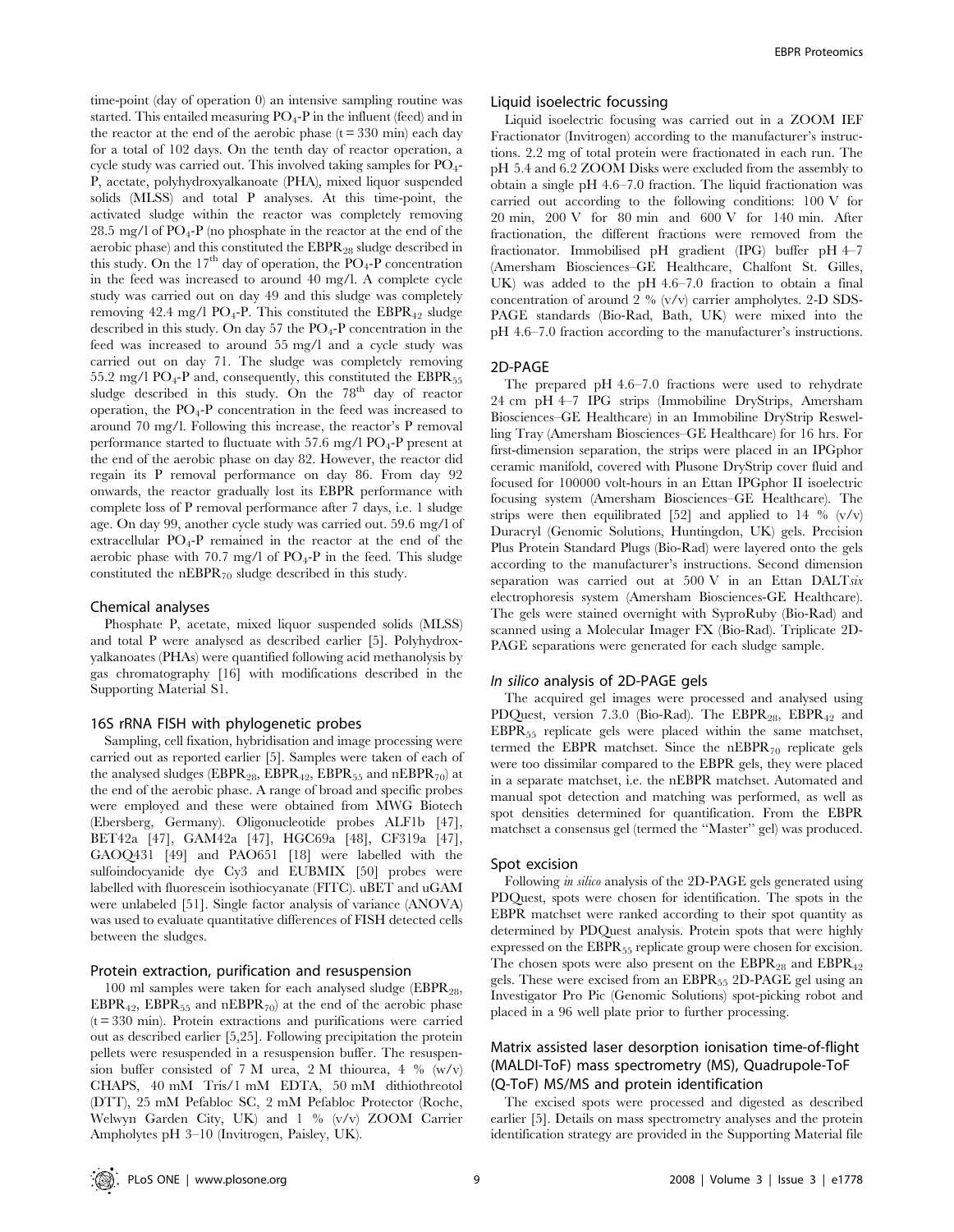S1. Briefly, the digested protein samples were analysed on a Bruker UltraFlex MALDI-ToF/ToF mass spectrometer (Bruker Daltonics Ltd., Coventry, UK). Samples were further analysed using a Q-ToF-2 mass spectrometer (Micromass, Elstree, UK). The resulting peptide mass fingerprints were searched against the three metagenomic databases (OZ sludge, Phrap assembly; US sludge, Phrap assembly; US sludge, Jazz assembly) [4] using the MASCOT search tool (http://www.matrixscience.com). Detailed information on the metagenomic sequences of the best MASCOT hits were retrieved using the integrated microbial genomes with microbiome samples (IMG/M) system (experimental version; 1 September 2006, http://www.jgi.doe.gov/) [31]. For contigs and scaffolds of interest, Genbank files were generated using IMG/M and analysed using Artemis release 8 [53].

## Supporting Information

**Material S1** Supporting material and methods

Found at: doi:10.1371/journal.pone.0001778.s001 (0.10 MB DOC)

Table S1 Results of the quantitative FISH analysis (standard deviations in brackets).

Found at: doi:10.1371/journal.pone.0001778.s002 (0.03 MB DOC)

Table S2 Summary of the 2D-PAGE analysis of the EBPR matchset (standard deviations in brackets). Indicating numbers of spots detected on individual gels and those matched across the replicate gel sets  $(n = 3)$ .

#### References

- 1. Hugenholtz P, Goebel BM, Pace NR (1998) Impact of culture-independent studies on the emerging phylogenetic view of bacterial diversity. J Bacteriol 180: 6793–6793.
- 2. DeLong EF, Preston CM, Mincer T, Rich V, Hallam SJ, et al. (2006) Community genomics among stratified microbial assemblages in the ocean's interior. Science 311: 496–503.
- 3. Venter JC, Remington K, Heidelberg JF, Halpern AL, Rusch D, et al. (2004) Environmental genome shotgun sequencing of the Sargasso Sea. Science 304: 66–74.
- 4. García-Martín H, Ivanovan N, Kunin V, Warnecke F, Barry KW, et al. (2006) Metagenomic analysis of two enhanced biological phosphorus removal (EBPR) sludge communities. Nat Biotechnol 24: 1263–1269.
- 5. Wilmes P, Bond PL (2004) The application of two-dimensional polyacrylamide gel electrophoresis and downstream analyses to a mixed community of prokaryotic microorganisms. Environ Microbiol 6: 911–920.
- 6. Wilmes P, Bond PL (2006) Metaproteomics: studying functional gene expression in microbial ecosystems. Trends Microbiol 14: 92–97.
- 7. Kan J, Hanson TE, Ginter JM, Wang K, Chen F (2005) Metaproteomic analysis of Chesapeake Bay microbial communities. Saline Systems 1: 7–19.
- 8. Klaassens ES, de Vos WM, Vaughan EE (2007) Metaproteomics approach to study the functionality of the microbiota in the human infant gastrointestinal tract. Appl Environ Microbiol 73: 1388–1392.
- 9. Maron PA, Ranjard L, Mougel C, Lemanceau P (2007) Metaproteomics: a new approach for studying functional microbial ecology. Microb Ecol 53: 486–493.
- 10. Benndorf D, Balcke GU, Harms H, von Bergen M (2007) Functional metaproteome analysis of protein extracts from contaminated soil and groundwater. ISME Journal 1: 224–234.
- 11. Schulze WX, Gleixner G, Kaiser K, Guggenberger G, Mann M, et al. (2005) A proteomic fingerprint of dissolved organic carbon and of soil particles. Oecologia 142: 335–343.
- 12. Lacerda CMR, Choe LH, Reardon KF (2007) Metaproteomic analysis of a bacterial community response to cadmium exposure. J Proteome Res 6: 1145–1152.
- 13. Ram RJ, VerBerkmoes NC, Thelen MP, Tyson GW, Baker BJ, et al. (2005) Community proteomics of a natural microbial biofilm. Science 308: 1915–1920.
- 14. Seviour RJ, Mino T, Onuki M (2003) The microbiology of biological phosphorus removal in activated sludge systems. FEMS Microbiol Rev 27:  $99 - 127$ .
- 15. Blackall LL, Crocetti G, Saunders AM, Bond PL (2002) A review and update of the microbiology of enhanced biological phosphorus removal in wastewater treatment plants. Antonie Van Leeuwenhoek 81: 681–691.

Found at: doi:10.1371/journal.pone.0001778.s003 (0.02 MB DOC)

Table S3 Protein identification results obtained using MALDI-ToF MS (spot numbers 1–39), Q-ToF MS/MS (spot numbers 40– 46) and MASCOT including additional information (spot numbers refer to those in Fig. 3).

Found at: doi:10.1371/journal.pone.0001778.s004 (0.88 MB DOC)

# Figure S1

Found at: doi:10.1371/journal.pone.0001778.s005 (4.07 MB DOC)

# Acknowledgments

Jill Banfield (University of California at Berkeley, Berkeley, California, USA) and Joanne Peters (Anglian Water, Cambridge, UK) are acknowledged for support and encouragement. Phil Hugenholtz, Hector García Martín and Victor Kunin (Joint Genome Institute, Walnut Creek, California, USA) are thanked for provision of unpublished data. MALDI-ToF MS and Q-ToF MS/MS analyses were carried out by Mike Naldrett at the IFR and JIC Joint Proteomics Facility, Norwich, UK. Liz Rix (School of Environmental Sciences, University of East Anglia, Norwich, UK) and Fred Mellon (Institute of Food Research, Norwich, UK) are thanked for their help with acetate and PHA analyses, respectively.

#### Author Contributions

Conceived and designed the experiments: PB PW. Performed the experiments: PW. Analyzed the data: PB PW. Wrote the paper: PB PW MW.

- 16. Bond PL, Erhart R, Wagner M, Keller J, Blackall LL (1999) Identification of some of the major groups of bacteria in efficient and nonefficient biological phosphorus removal activated sludge systems. Appl Environ Microbiol 65:  $4077 - 4084$
- 17. Bond PL, Hugenholtz P, Keller J, Blackall LL (1995) Bacterial community structures of phosphate-removing and non- phosphate-removing activated sludges from sequencing batch reactors. Appl Environ Microbiol 61: 1910–1916.
- 18. Crocetti GR, Hugenholtz P, Bond PL, Schuler A, Keller J, et al. (2000) Identification of polyphosphate-accumulating organisms and design of 16S rRNA-directed probes for their detection and quantitation. Appl Environ Microbiol 66: 1175–1182.
- 19. Hesselmann RPX, Werlen C, Hahn D, van der Meer JR, Zehnder AJB (1999) Enrichment, phylogenetic analysis and detection of a bacterium that performs enhanced biological phosphate removal in activated sludge. Syst Appl Microbiol 22: 454–465.
- 20. Lee N, Nielsen PH, Aspegren H, Henze M, Schleifer KH, et al. (2003) Longterm population dynamics and in situ physiology in activated sludge systems with enhanced biological phosphorus removal operated with and without nitrogen removal. Syst Appl Microbiol 26: 211–227.
- 21. Filipe CDM, Daigger GT, Grady CPL (2001) Stoichiometry and kinetics of acetate uptake under anaerobic conditions by an enriched culture of phosphorus-accumulating organisms at different pHs. Biotechnol Bioeng 76: 32–43.
- 22. Oehmen A, Yuan ZG, Blackall LL, Keller J (2005) Comparison of acetate and propionate uptake by polyphosphate accumulating organisms and glycogen accumulating organisms. Biotechnol Bioeng 91: 162–168.
- 23. Seviour RJ, Maszenan AM, Soddell JA, Tandoi V, Patel BKC, et al. (2000) Microbiology of the 'G-bacteria' in activated sludge. Environ Microbiol 2: 581–593.
- 24. McMahon KD, Dojka MA, Pace NR, Jenkins D, Keasling JD (2002) Polyphosphate kinase from activated sludge performing enhanced biological phosphorus removal. Appl Environ Microbiol 68: 4971–4978.
- 25. Wilmes P, Bond PL (2006) Towards exposure of elusive metabolic mixed-culture processes: the application of metaproteomic analyses to activated sludge. Water Sci Technol 54: 217–226.
- 26. Beer M, Kong YH, Seviour RJ (2004) Are some putative glycogen accumulating organisms (GAO) in anaerobic: aerobic activated sludge systems members of the alpha-Proteobacteria? Microbiology 150: 2267–2275.
- 27. Wong MT, Tan FM, Ng WJ, Liu WT (2004) Identification and occurrence of tetrad-forming Alphaproteobacteria in anaerobic-aerobic activated sludge processes. Microbiology 150: 3741–3748.